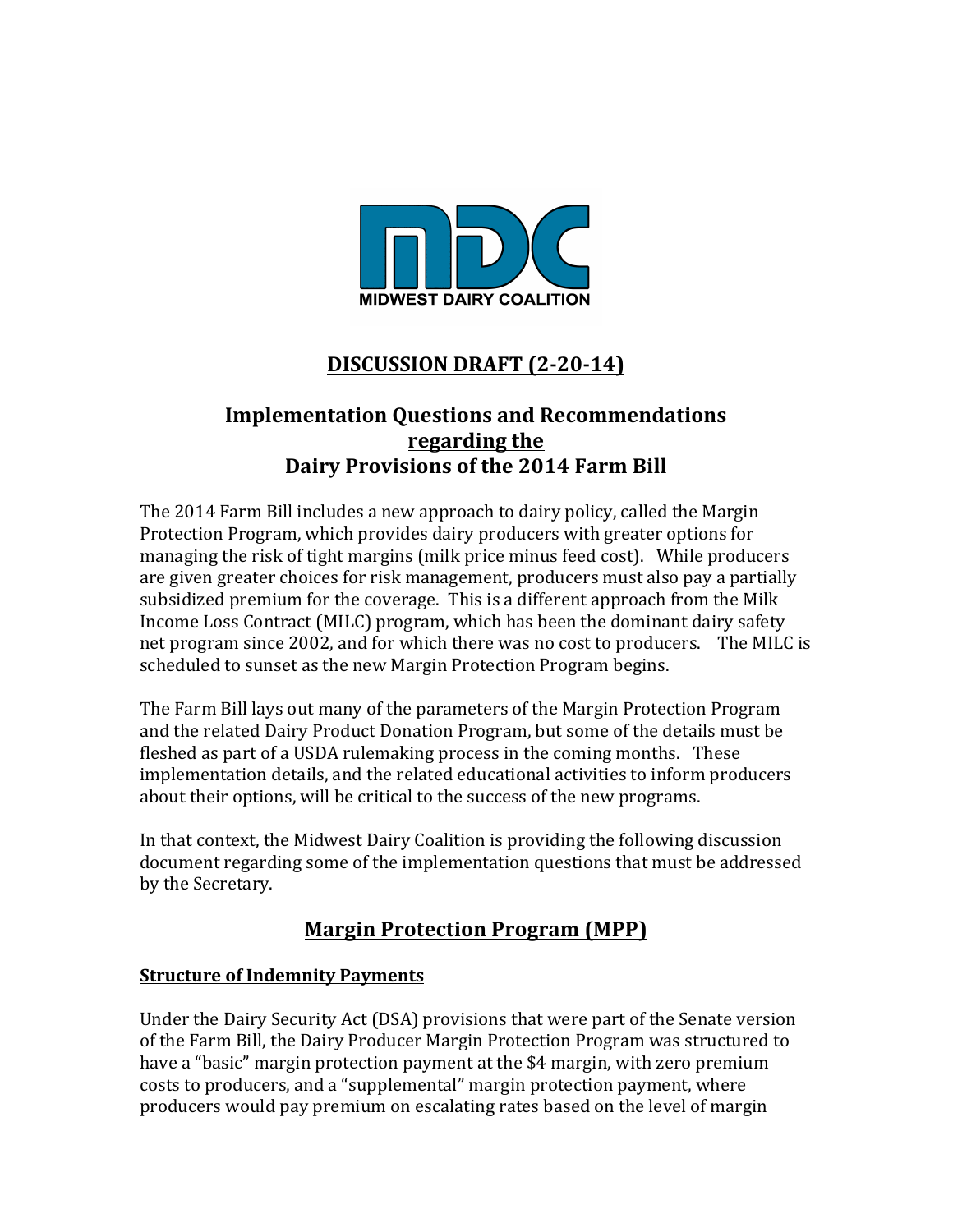protection they chose. This would have involved two calculations in order to determine a producer's indemnity payments.

The final 2014 Farm Bill's Margin Protection Program (MPP) is similar, but is structured in a simpler manner. The MPP stills provide a \$4 margin coverage level for participating producers at no premium cost, and higher levels of margin coverage with escalating premium costs, but there is no formal distinction between "basic" and "supplemental" margin protection.

The simplified nature of the final MPP structure invites the question about how the indemnity payments will be structured. Specifically, it is unclear whether there will be two calculations to determine producer's indemnity or one. For example, since the \$4 margin is free, some producers may wish to sign up at the \$4 margin level for 90 percent of their production, and then buy coverage at a higher level (e.g.  $$7$ ) margin) for a smaller percentage of their production  $(e.g., 50$  percent) because of the premium cost associated with doing so.

The benefit of providing such flexibility is that is gives farmers the ability for greater protection against catastrophic losses, at a lower cost. The downside of this approach is that it adds complexity to the program that might hamper participation.

#### **Will Producers be Permitted to Participate in the Margin Protection Program** in Later Years, if they Decline to Sign Up Initially?

It is not clear from the law whether existing dairy producers would be required to sign up for the program during the first year of its offering, or would be allowed to wait a year before signing up.

Undoubtedly, there will be a number of dairy producers who will be uncertain about signing up for the new program, given the fact that it is more complex than the Milk Income Loss Contract (MILC) program, and requires some financial contribution on their part to buy up to higher levels of protection. While there will be a great deal of educational activities by USDA, dairy producer cooperatives and others in the industry to inform producers about the new program, there will likely be some producers who will prefer to wait before signing up, to observe the program's operation for a year before signing up.

The Midwest Dairy Coalition recommends that producers who choose to wait a year before signing up for the MPP should be permitted to do so, as part of the effort to help producers transition smoothly toward a new dairy safety net policy. On a related matter, while a producer's production history will be based on the highest production from calendar years 2011, 2012, or 2013, the incremental growth permitted in their production history (reflecting the increase in the national average milk production) should be allowed for all participating producers, whether or not they participate in the program for the first year of its operation or sign up later.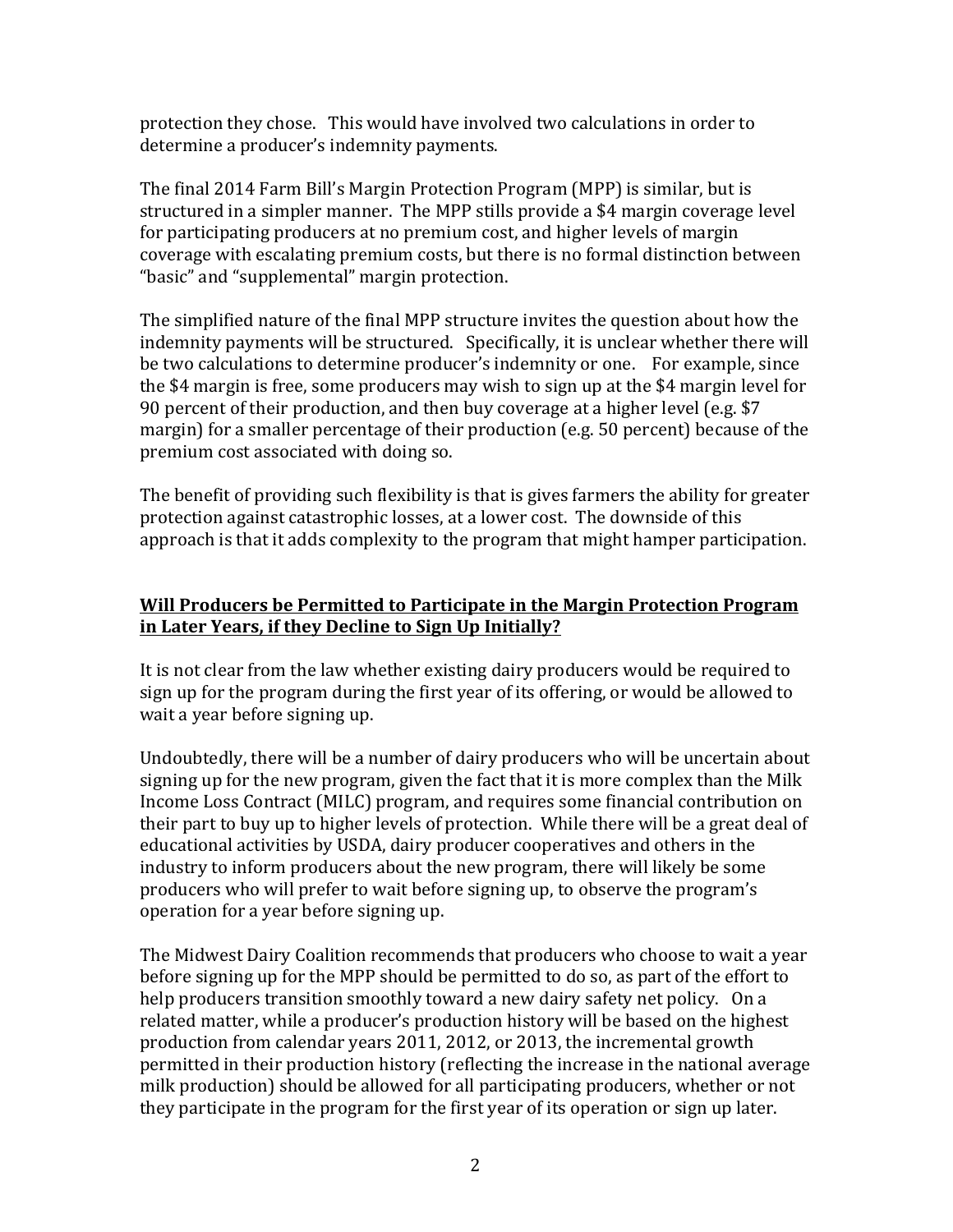The incremental growth permitted in a producer's production history should start from the inception of the program, not the inception of the producer's participation in the program.

## How Will the Secretary Balance the Production History Provisions of the MPP **with the Provisions Providing Special Considerations for New Dairy Operations, While Still Maintaining the Integrity of the Program?**

Producers who sign up for the MPP can only get coverage based on their production history, which is their highest production from calendar years 2011, 2012, or 2013, plus an annual growth allowance equivalent to the national average milk production. While producers are not penalized for any growth in production above their production history, they are not eligible to get any coverage for that growth under the Margin Protection Program.

However, there are provisions that allow for "Election by New Dairy Operations", which sets out the mechanisms for calculating the base history for a new operation, as follows:

- Election by New Dairy Operations- In the case of a participating dairy **operation that has been in operation for less than a year, the participating dairy operation shall elect 1 of the following methods for the Secretary to determine the production history of the participating dairy operation:**
	- **(1)** The volume of the actual milk marketings for the months the **participating dairy operation has been in operation extrapolated to a yearly amount.**
	- **(2)** An estimate of the actual milk marketings of the participating dairy operation based on the herd size of the participating dairy **operation relative to the national rolling herd average data published by the Secretary.**

The question this raises is whether a existing producer could get around the limits of the "production history" requirements in order to get coverage for the growth associated with a major expansion of their herd by creating a new herd at another location, and coming in under the "new dairy operation" clause. Similarly, if a farmer decides to move their dairy herd from one state to another and add extra cows at the same time, would they be bound by the production history of the old farm, or would they be able to come in as a new dairy operation?

The Secretary is required to write regulations that would prohibit farmers from "reconstituting" their dairy operation "for the purpose of the dairy producer receiving margin protection payments." See the statutory language below: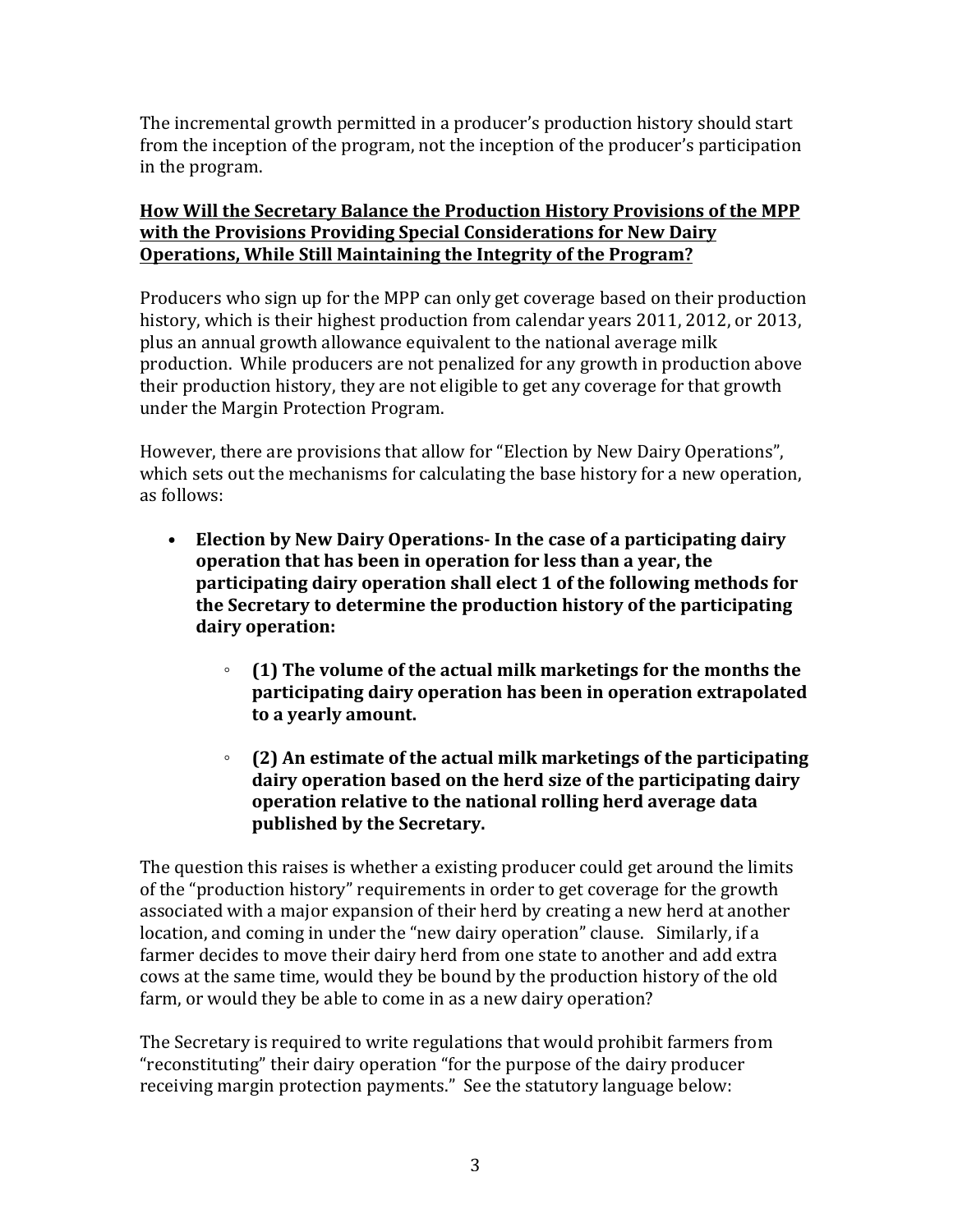- (a) In General- The Secretary shall promulgate regulations to address administrative and enforcement issues involved in carrying out the **margin protection program.**
- (b) Reconstitution- The Secretary shall promulgate regulations to **prohibit a dairy producer from reconstituting a dairy operation for the purpose of the dairy producer receiving margin protection payments.**
- (c) Administrative Appeals- Using authorities under section 1001(h) of the Food Security Act of 1985 (7 U.S.C. 1308(h)) and subtitle H of the **Department of Agriculture Reorganization Act (7 U.S.C. 6991 et seq.),** the Secretary shall promulgate regulations to provide for administrative appeals of decisions of the Secretary that are adverse to **participants of the margin protection program.**

The Midwest Dairy Coalition recommends that the Secretary write regulations to prohibit farmers from gaming the "new dairy operation" clause of the production history section of the program, without unnecessarily penalizing those producers who genuinely want to move their operations for other reasons?

## **Definition of Operation**

Under the initial implementation process for the MILC program, there was a lot of confusion about how USDA would define "operation" for purposes of MILC payments. For instance, some state FSA offices were allowing multiple payments per operation if there were multiple bulk tanks on the farm, while others were not.

In implementing the MPP, the regulations should specify one common definition of operation nationally, and not allow states FSA offices to enforce different definitions. 

Below are the sections of the law that govern the definition of operation, and the related registration process:

# SEC. 1401. DEFINITIONS.

- (**5) DAIRY OPERATION-**
	- **(A) IN GENERAL- The term `dairy operation' means, as** determined by the Secretary, 1 or more dairy producers that produce and market milk as a single dairy operation **in which each dairy producer--**
		- **(i) shares in the risk of producing milk; and**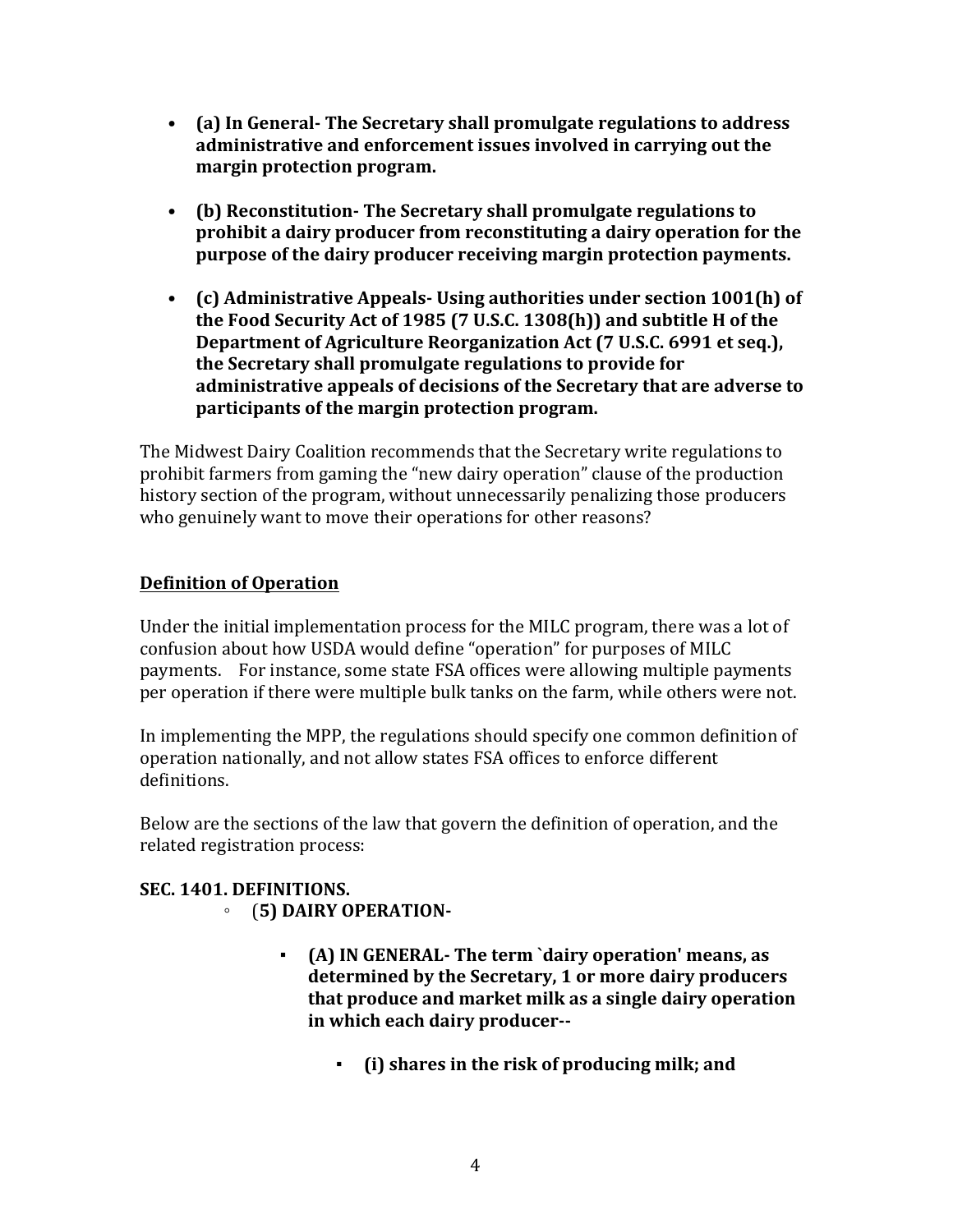- (ii) makes contributions (including land, labor, management, equipment, or capital) to the dairy **operation of the individual or entity, which are at** least commensurate with the individual or entity's **share of the proceeds of the operation.**
- **(B) ADDITIONAL OWNERSHIP STRUCTURES- The Secretary**  shall determine additional ownership structures to be **covered by the definition of dairy operation.**
- **1404(b) Registration Process-**
	- **(1)** IN GENERAL- The Secretary shall specify the manner and **form by which a participating dairy operation may register to participate in the margin protection program.**
	- (2) TREATMENT OF MULTIPRODUCER DAIRY OPERATIONS- If a **participating dairy operation is operated by more than 1 dairy** producer, all of the dairy producers of the participating dairy **operation shall be treated as a single dairy operation for purposes of participating in the margin protection program.**
	- **(3) TREATMENT OF PRODUCERS WITH MULTIPLE DAIRY OPERATIONS-If a dairy producer operates 2 or more dairy operations, each dairy operation of the producer shall separately register to participate in the margin protection program.**

## **The Role of Dairy Cooperatives in Facilitating their Members' Participation in the MPP**

With regard to the MILC program, many dairy cooperatives helped facilitate their members' participation in that program by providing production records to USDA, if requested to do so by a producer member. This was not a requirement under MILC, nor is it a requirement under the new Margin Protection Program either. The law only requires participating farmers to provide information necessary for the Secretary to establish production history. See statutory language below:

• (c) Required Information- A participating dairy operation shall provide all information that the Secretary may require in order to establish the production history of the participating dairy operation for purposes of participating in the margin protection program.

The implementing regulations should permit, but not require, dairy cooperatives to facilitate their members' participation in the MPP if asked to do so by the producer.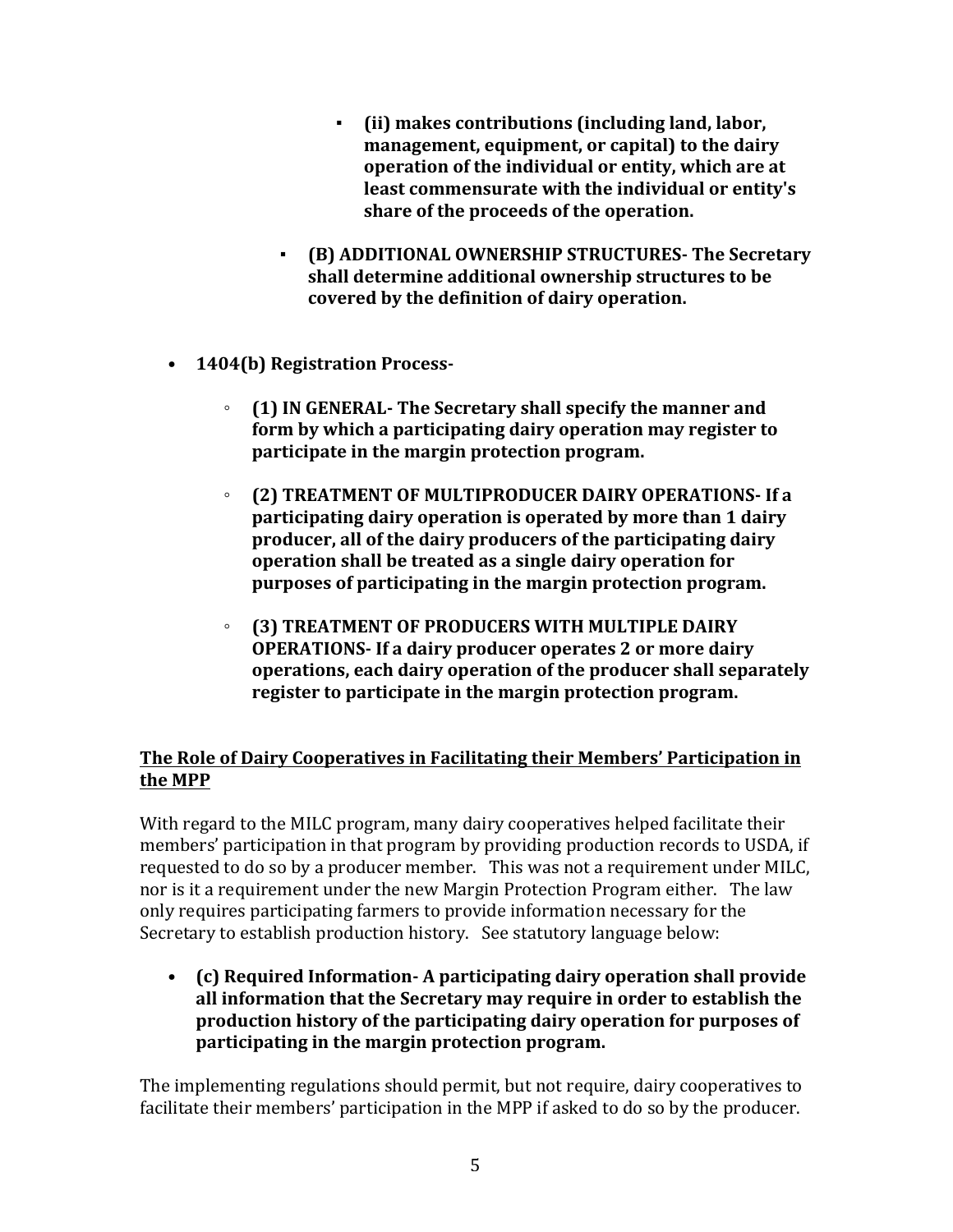Such services could include providing the producer's production data to USDA to help in establishing a producer's production history. In addition, many cooperatives would be willing to deduct premiums from a participating producer's milk check if requested by the producer and USDA to do so, as long as USDA calculates the deduction amount and provides that data to the cooperative. The cooperative should be permitted to facilitate participation in the program, without being legally liable to enforce premium payment.

## **Methods of Payment for MPP premiums**

Section 1407 of the 2014 Farm Bill requires USDA to provide participating farmers with flexibility in methods of paying their annual MPP premiums, while still maintaining "program integrity." The Secretary is also authorized to waive premiums under unusual circumstances, such as "death, retirement, permanent dissolution of a participating dairy operation, or other circumstances as the Secretary considers appropriate to ensure the integrity of the program."

See statutory language below on this topic:

- (d) Time for Payment of Premium- The Secretary shall provide more **than 1 method by which a participating dairy operation may pay the premium required under this section in any manner that maximizes participating dairy operation payment flexibility and program integrity.**
- (e)(2)LEGAL OBLIGATION- A participating dairy operation in the **margin protection program for a calendar year shall be legally obligated to pay the applicable premium for that calendar year, except** that the Secretary may waive that obligation, under terms and conditions determined by the Secretary, for any participating dairy **operation in the case of death, retirement, permanent dissolution of a participating dairy operation, or other circumstances as the Secretary** considers appropriate to ensure the integrity of the program.

The Midwest Dairy Coalition recommends that the \$100 annual administrative fee for participating producers be payable at the time of sign up, and at the beginning of each subsequent program year. Methods of premium payments that should be permitted for producers include: 1) a lump-sum payment at the beginning of each program year; 2) quarterly payments; and 3) monthly payments.

## **DAIRY PRODUCT DONATION PROGRAM (DPDP)**

Procedures Should be Established to Ensure that the Donations Made to Food **Banks Do Not Cannibalize on Existing Commercial Sales?**